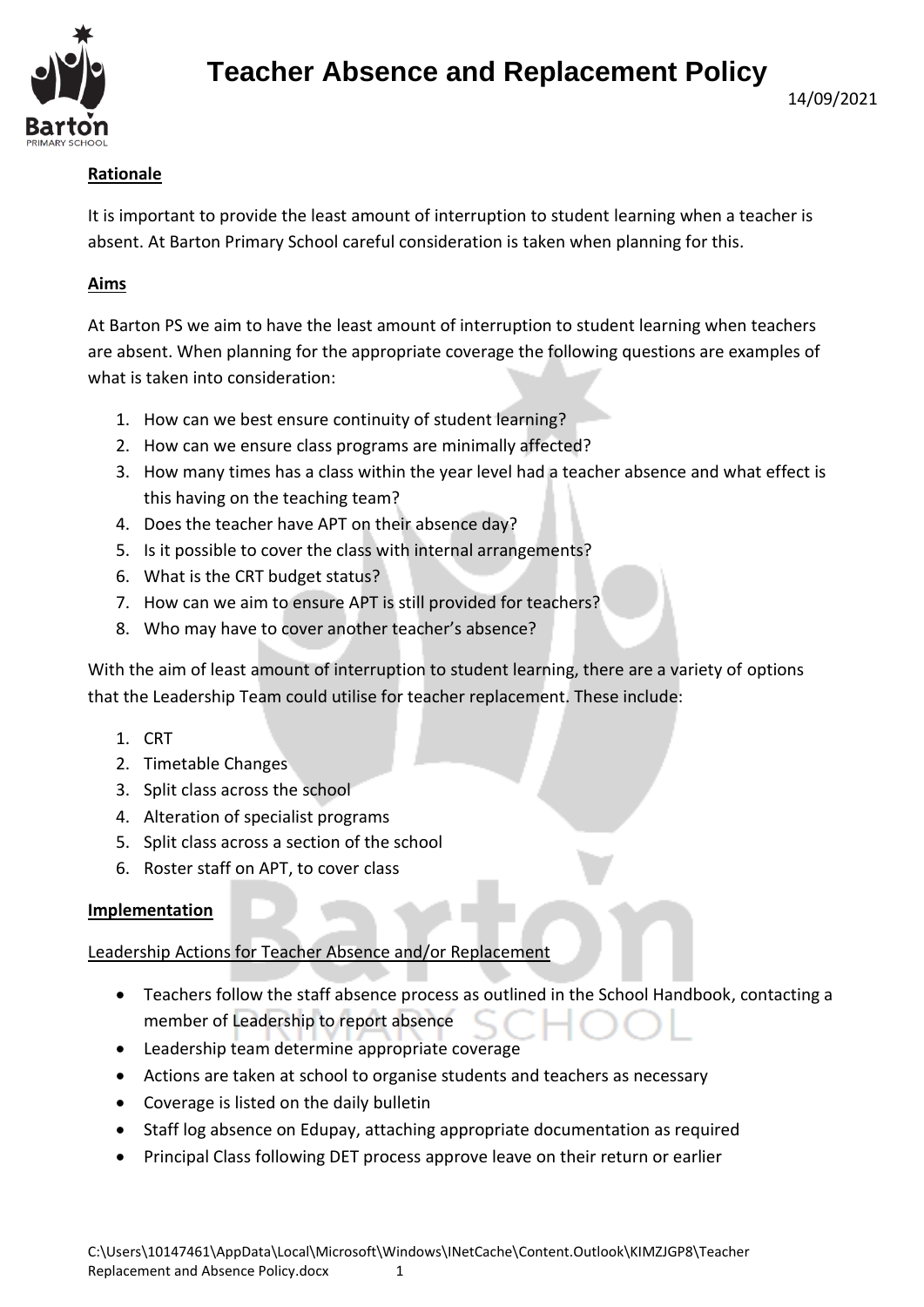

# **Teacher Absence and Replacement Policy**

## Teacher Actions:

#### *CRT coverage in all classes*

If a CRT is employed to cover a class (classroom or specialist), it is expected that the regular class routine and class tasks would continue. If absent or on leave teachers will ensure the following has been done:

- Work program and term planners are saved on P Drive and updated accordingly
- Where possible, the daily plan is sent through to the Team Facilitator to be distributed to the CRT upon their arrival that includes Learning Intention, Success Criteria and suggested activities. This plan may also refer to the team member/teaching buddy who can guide the CRT and provide more information.
- Where possible, preparation completed with hard copy and hands on resources readily available eg Unifix blocks are placed in a central space and photocopying has been completed

## *Timetable Changes*

All staff will be flexible in adapting to the changes in regular timetabling, to assist with coverage of a class with a teacher absent. Minimal interruption is the desired outcome, however this may not be possible all of the time. Timetable changes may consist of moving specialist times and extra yard duty. If a teacher loses APT, an ongoing 'reimbursement of APT' list, will be kept by Leadership and if possible will re-pay the teacher the APT they lost.

## *Class Splits – across whole school and section of school*

Class splits should have minimal impact on student learning. Students are to join in and participate in the class activity being conducted by the class teacher. It is not acceptable to have students that have been split into a class to be sitting on a computer all day or just being 'helpers'. It should not be obvious who the 'split' students are eg they should not be removed from the class and working independently in another space.

When required, the Team Facilitator should be able to provide tasks to be completed by students whilst in another room. These tasks should be current/up to date tasks applicable to *current* learning outcomes. Creating a class split booklet full of 'busy activities' for the year level is not acceptable.

## *Alteration of Specialist Program*